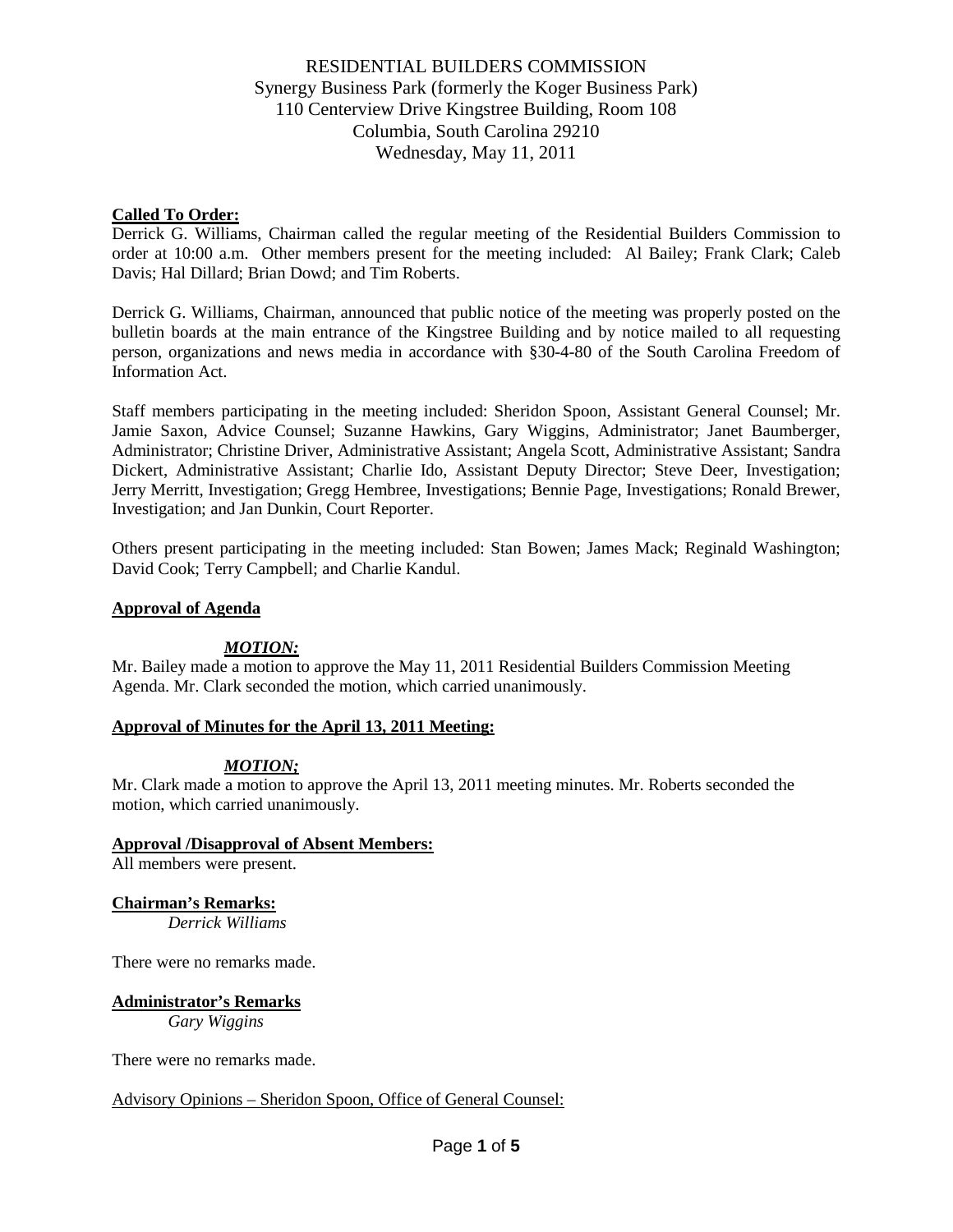*Sheridon Spoon* There were no remarks made.

OIE Report – Mr. Stephen Deer: *Stephen Deer, Interim Chief Investigator of OIE*

The Investigators will be attending the Building Official  $50<sup>th</sup>$  Anniversary on May 2-4, 2011 in Myrtle Beach, South Carolina.

Mr. Deer reported the number of investigations as of today: **Open Cases:** 220 and **Active Cases** 32 **several cases pending in OGC.** 

## *MOTION:*

Mr. Clark made a motion to go into executive session. Mr. Dowd seconded the motion, which carried unanimously.

Mr. Bailey made a motion to come out of executive session. Mr. Roberts seconded the motion, which carried unanimously.

#### Old Business:

There was no Old Business presented.

Recommendation of IRC:

#### *MOTION:*

Mr. Bailey made a motion to approve the Recommendation of the IRC. Mr. Dillard seconded the motion, which carried unanimously.

IRC Resolution Guidelines:

# *MOTION:*

Mr. Bailey made a motion to approve the IRC Resolution Guidelines. Mr. Clark seconded the motion, which carried unanimously.

#### **Application Reviews:**

*Mr. Kenneth Williams, Sr.*

The Commission held an Application Review Hearing regarding Mr. Kenneth Williams, Sr. Mr. Williams was not present.

The Commission took no action.

## *(This proceeding was recorded by a court reporter in order to produce a verbatim transcript if requested in accordance with the law.)*

#### *Mr. James C. Mack*

The Commission held an Application Review Hearing regarding Mr. James C. Mack. Mr. Mack appeared before the Commission to present testimony and waived his right to counsel.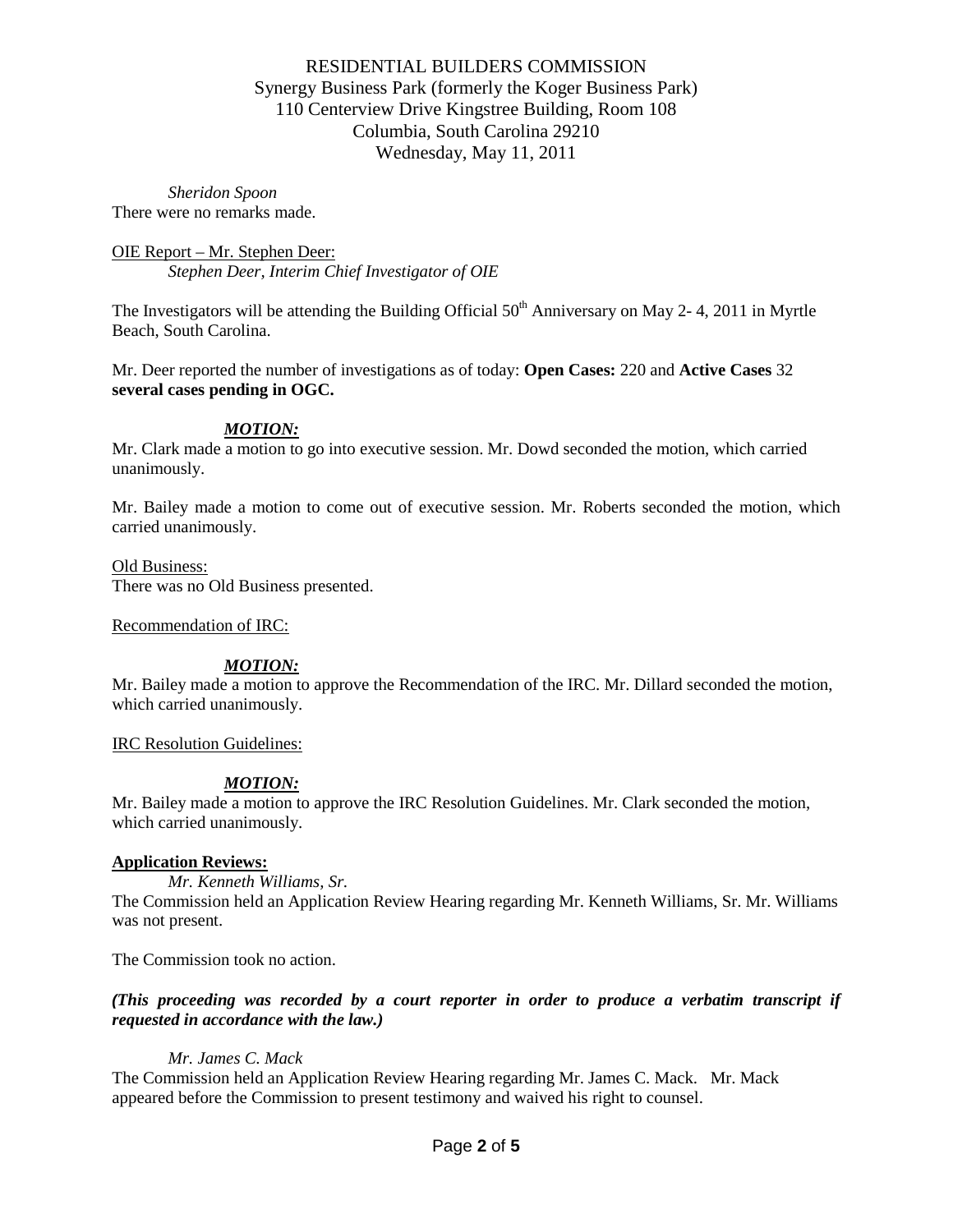## *MOTION:*

Mr. Bailey made a motion to approve Mr. Mack's Specialty Contractor Registrations Mr. Davis seconded the motion, which carried unanimously.

#### *(This proceeding was recorded by a court reporter in order to produce a verbatim transcript if requested in accordance with the law.)*

#### *Mr. Reginald D. Washington*

The Commission held an Application Review Hearing regarding Mr. Reginald D. Washington. Mr. Washington appeared before the Commission to present testimony and waived his right to counsel.

## *MOTION:*

Mr. Davis made a motion to approve Mr. Washington's Specialty Contractors Registrations. Mr. Roberts seconded the motion, which carried unanimously.

*(This proceeding was recorded by a court reporter in order to produce a verbatim transcript if requested in accordance with the law.)*

#### **Transfer of Grandfather HVAC, Plumbing and Electrical:**

#### *Mr. David Cook*

The Commission held an Application Hearing regarding Mr. David Cook. Mr. Cook appeared before the Commission to present testimony and waived his right to counsel.

# *MOTION:*

Mr. Bailey made a motion to deny Mr. David Cook's request to be grandfathered as an HVAC, Plumbing and Electrical Contractor. Mr. Davis seconded the motion, which carried unanimously.

## *(This proceeding was recorded by a court reporter in order to produce a verbatim transcript if requested in accordance with the law.)*

#### **Request For Waiver of Owner/Building Exemption:**

#### *Mr. Charlie Kandul*

The Commission held an Owner/Builder Exemption Request Hearing regarding Mr. Charlie Kandul. Mr. Kandul appeared before the Commission to present testimony and waived his right to counsel.

# *MOTION:*

Mr. Davis made a motion to approve Mr. Kandul's request for a Two-Month Wavier of Owner/Builder Exemption. Mr. Clark seconded the motion, which carried unanimously.

## *(This proceeding was recorded by a court reporter in order to produce a verbatim transcript if requested in accordance with the law.)*

#### **Approval of Hearing Officer's Recommendations for Citations:**

#### *Mr. Chester Wines, Jr. – Case #2010-959*

The Commission held a hearing to approve the Hearing Officer's Recommendations for Citation regarding Mr. Chester Wines, Jr. Mr. Chester Wines was not present.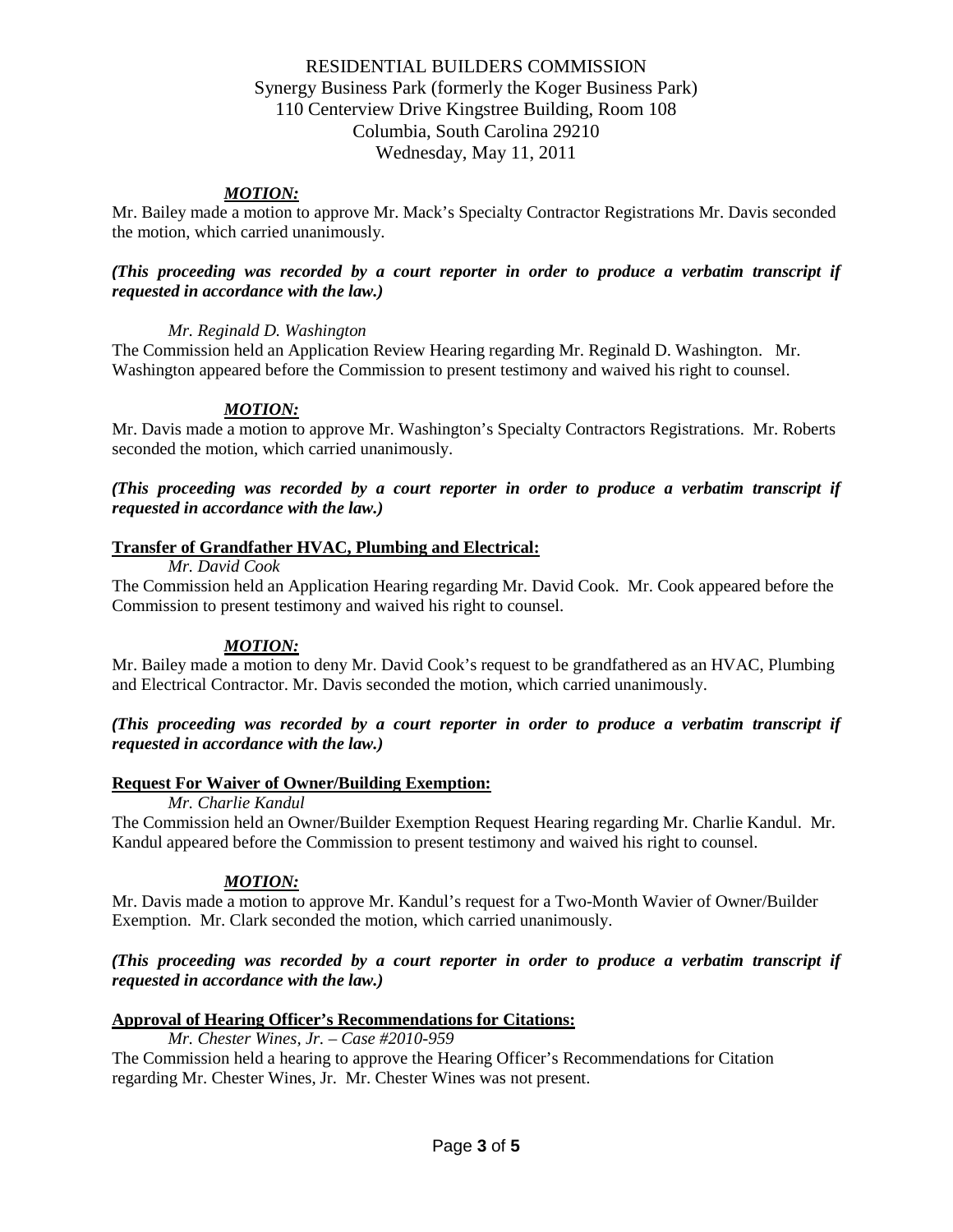## *MOTION:*

Mr. Bailey made a motion to approve the Hearing Officer's Recommendations for a Citation regarding Ms. Chester Wines. Mr. Roberts seconded the motion, which carried unanimously.

#### *This proceeding was recorded by a court reporter in order to produce a verbatim transcript if requested in accordance with the law.)*

#### *Mr. Maurice Dawkins – Case #2020-1044*

The Commission held a hearing to approve the Hearing Officer's Recommendation for Citation regarding Mr. Maurce Dawkins. Mr. Dawkins was not present.

## *MOTION:*

Mr. Roberts made a motion to approve the Hearing Officer's Recommendations for a Citation regarding Mr. Dawkins. Mr. Clark seconded the motion, which carried unanimously.

#### *This proceeding was recorded by a court reporter in order to produce a verbatim transcript if requested in accordance with the law.)*

#### *Mr. Bruce Kirkland – Case #2010-1045*

The Commission held a hearing to approve the Hearing Officer's Recommendations for Citation regarding Mr. Kirkland. Mr. Kirkland was not present.

#### *MOTION:*

Mr. Bailey made a motion to approve the Hearing Officer's Recommendations for a Citation regarding Mr. Kirkland. Mr. Roberts seconded the motion, which carried unanimously.

#### *This proceeding was recorded by a court reporter in order to produce a verbatim transcript if requested in accordance with the law.)*

#### *Mr. Bob Young – Case #2010-1054*

The Commission held a hearing to approve the Hearing Officer's Recommendations for Citation regarding Mr. Bob Young. Mr. Young was not present.

#### *MOTION:*

Mr. Roberts made a motion to approve the Hearing Officer's Recommendations for a Citation regarding Mr. Bob Young. Mr. Dillard seconded the motion, which carried unanimously.

#### *This proceeding was recorded by a court reporter in order to produce a verbatim transcript if requested in accordance with the law.)*

#### **Approval of Administrator's Recommendation for Bond Claims (Jamie Saxon):**

*Mr. James Hale – Case #2009-402* The Commission held a hearing to approve the Administrator's Recommendations for a Bond Claim regarding Mr. James Hale. Mr. Hale was not present.